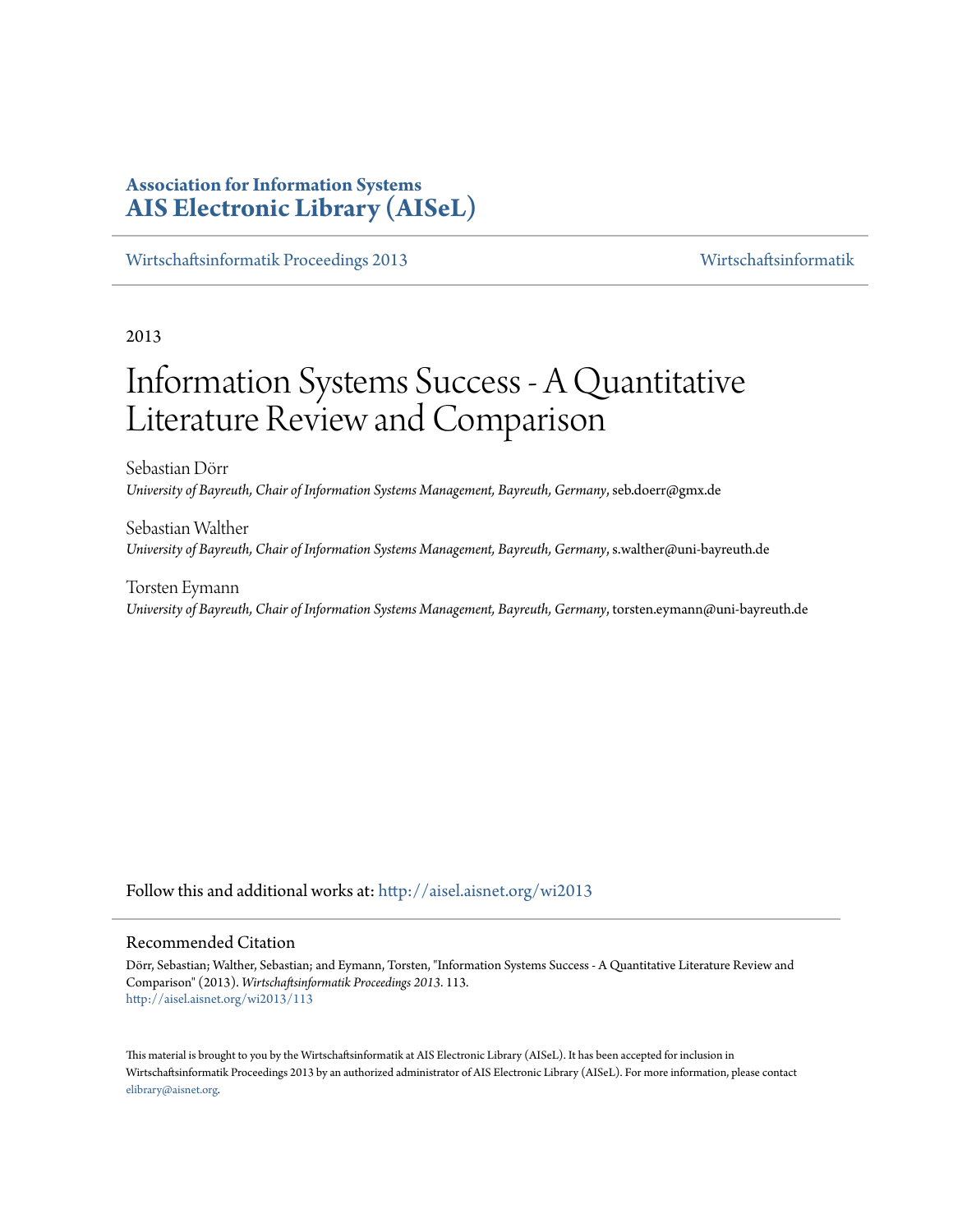# **Information Systems Success - A Quantitative Literature Review and Comparison**

Sebastian Dörr, Sebastian Walther, and Torsten Eymann

University of Bayreuth, Chair of Information Systems Management, Bayreuth, Germany seb.doerr@gmx.de, {s.walther,torsten.eymann}@uni-bayreuth.de

**Abstract.** Despite the outstanding economic relevance of information systems in business and society, there exists no consensus among academics and practitioners how to measure the success of information systems. Therefore this paper makes a contribution to structure and classify the most recent research in IS success. This is done by providing an exhaustive overview of literature in the field of IS success capturing the empirical and non-empirical publications between 2007 and 2011. With regard to theoretical foundation, object of analysis, unit of analysis, evaluation perspective, data gathering method, and data analysis, 26 empirical articles are classified. The 11 non-empirical studies are classified by theoretical foundation, methodological type and object of analysis. The results show that in most cases a type of IT or IT application is investigated by applying the DeLone and McLean IS success model. Most of the studies focus on IS users and the individual perspective of analysis, whereas the most prominent data analysis method is structural equation modeling.

**Keywords:** Information Systems Success, Literature Review

## **1 Introduction**

Information is the basis for economic decisions within the whole value chain, making enterprises dependent on the implementation of modern information systems (IS) to stay competitive [1], e.g. by enabling real-time data access or providing business intelligence functions. Simultaneously, the amount of business realms using sophisticated IS rises: among others, IS comprises e-commerce systems, knowledge management systems, and decision support systems.

In this context, measuring what makes an IS successful is of utmost importance. However, no consensus among practitioners and academics exists, how to measure the success of IS. Therefore, many success models have been developed, complicating the validation and comparison of the antecedents of IS success. Previous research on IS success has found three models to be predominant: the IS success model proposed by DeLone and McLean (D&M success model) [17], which is the most widely used IS success model [65], the updated D&M success model [18], as well as the

11<sup>th</sup> International Conference on Wirtschaftsinformatik,  $27<sup>th</sup>$  February –  $01<sup>st</sup>$  March 2013, Leipzig, Germany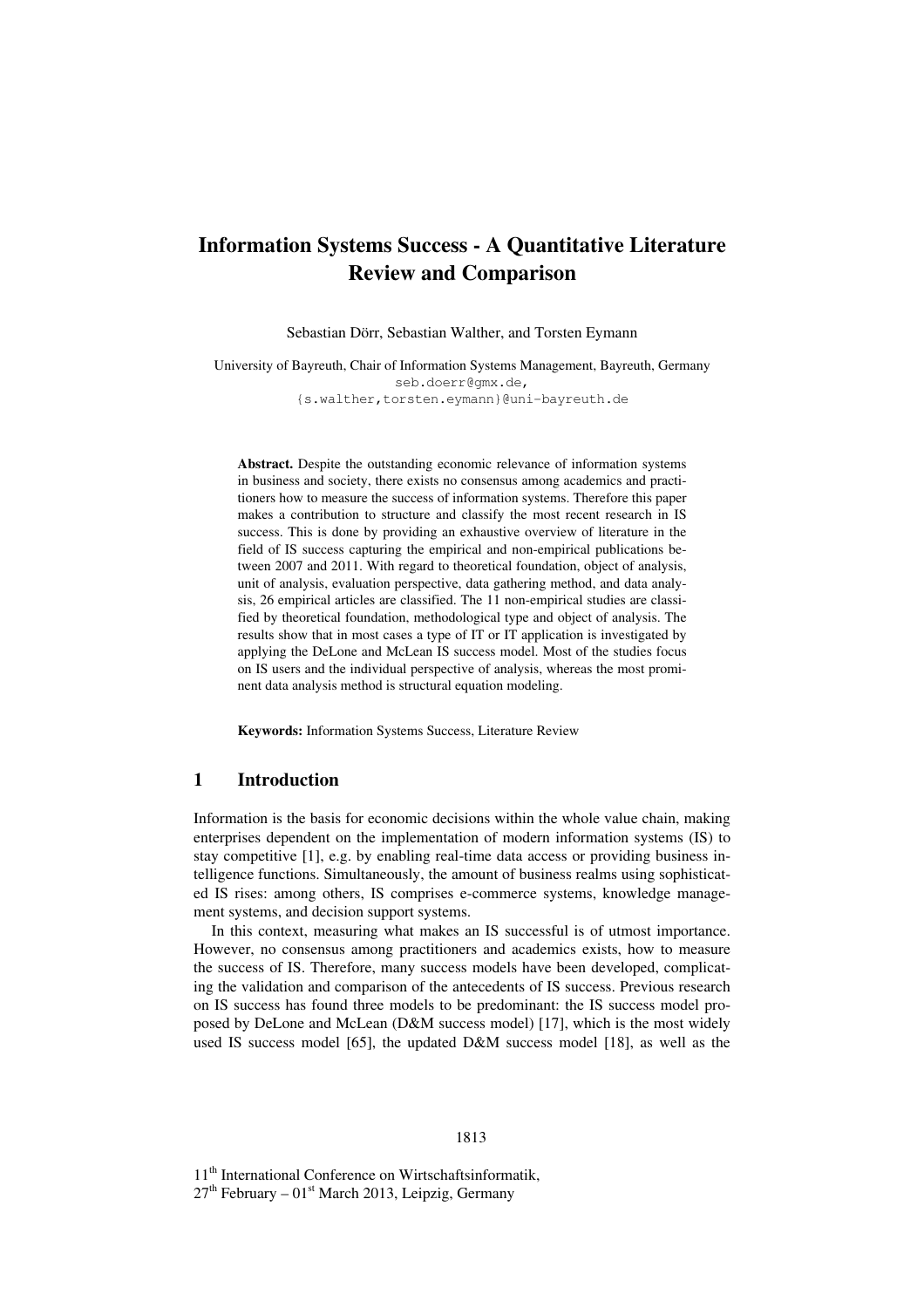Technology Acceptance Model (TAM) [16], which was generally applied in the context of IS adoption.

This paper summarizes the current state of research of IS success by employing a structured literature review according to Webster and Watson [69] with focus on multidimensional IS success models. The review is limited to the years between 2007 and 2011 and includes empirical, as well as non-empirical articles. Chronologically, but also content-related, it continues the literature review provided by Urbach et al. [65].

Empirical articles are analyzed according to theoretical foundation, object of analysis, unit of analysis, evaluation perspective, data gathering, and data analysis. Theoretical articles are classified according to theoretical foundation, object of analysis, and methodological type.

Our paper is built as follows. First of all, the theoretical foundations are introduced. Secondly, the methodology of the structured review is described, including literature selection and framework analysis. The results are then divided into "results of empirical literature" and "results of non-empirical literature". Finally, the interesting findings and limitations are discussed, whereas the results of our literature analysis are compared to the results of Urbach et al. [65].

## **2 Theoretical Foundation**

During the first International Conference on Information Systems in 1980, Keen highlighted five aspects which are relevant for establishing Management Information Systems (MIS) as a particular field of research. Among them was the quest for the dependent variable to measure IS success.

Measuring IS success poses a challenge to researchers, because its definition varies depending on the perspective of evaluation [65]. Therefore, a multidimensional IS success model is necessary to capture all stakeholder's perspectives [17], [65]. Furthermore, it is necessary to isolate IS success to enable its explicit attribution to the object of study. In praxis this is frequently not possible or avoided due to the increased effort [17]. Especially the D&M success model [17], the updated D&M success model [18], and TAM [16] are of high importance for this review. Urbach et al. [65] additionally mention the Seddon success model [63]. However, the Seddon success model was found to be irrelevant for the following study.

## **2.1 DeLone and McLean Success Model**

The D&M success model consists of six interdependent variables which are theoretically connected (see Figure 1).

The following definitions are according to [17]. *System Quality* measures the quality of the information processing within the system. The IS output is measured by *Information Quality*. *Use* is seen as the demand or consumption of IS output. *User Satisfaction* describes the reaction of the recipient to the use of the IS output. The impact of information on user / receiver behavior is measured by *Individual Impact*.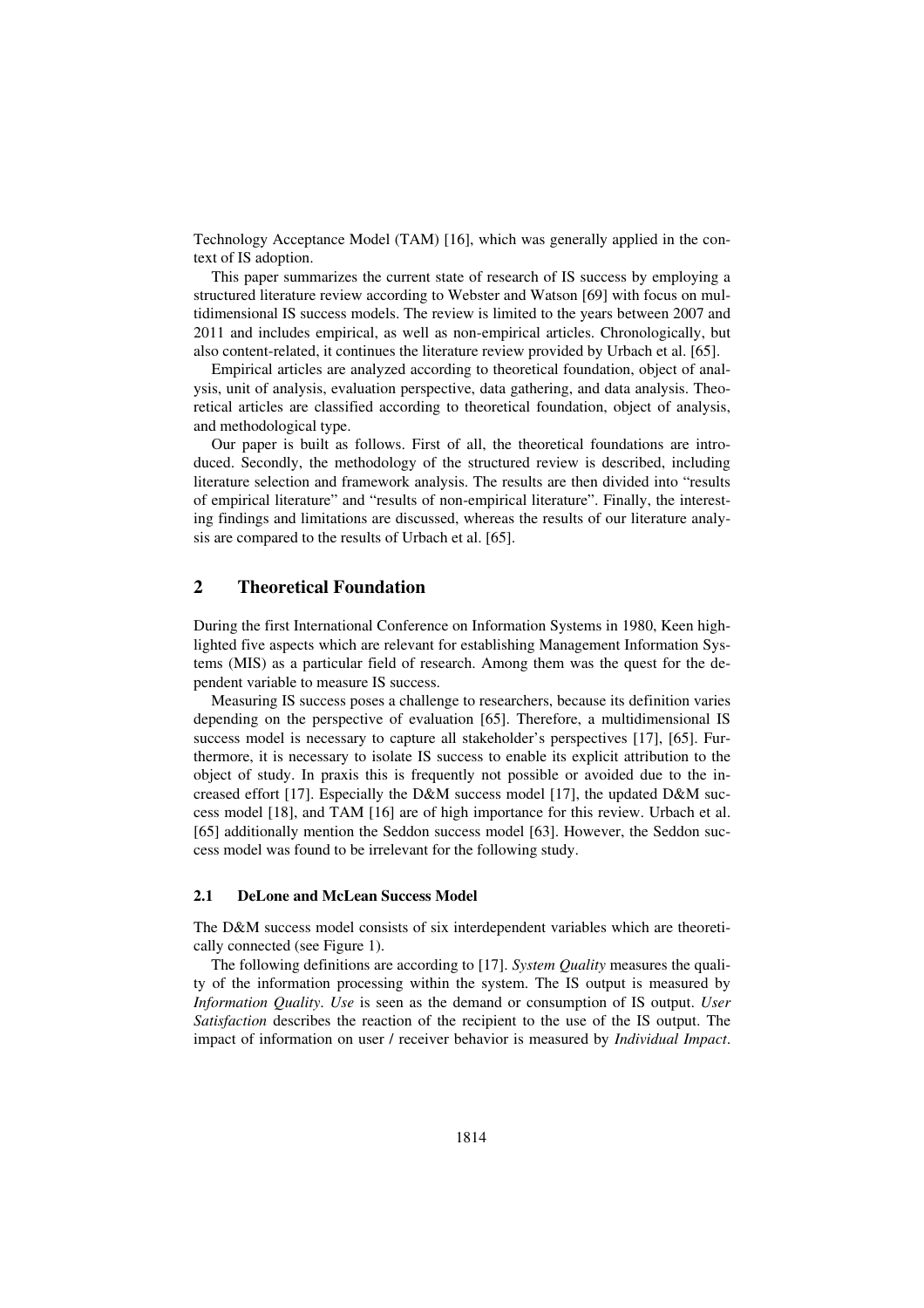Finally, *Organizational Impact* describes the influence of information on overall organizational success.

DeLone and McLean commented on the model: "This success model clearly needs further development and validation before it could serve as a basis for the selection of appropriate I/S measures" [17]. Referring to this limitation, IS success research conducted meta-analyses (e.g. [7], [53]) and standardized measuring methods to validate the IS Success Model (e.g. [60], [47]). Seddon [57] criticizes DeLone and McLean's attempt to comprise too much in one model. That is why Seddon describes it as confusing and erroneously specified [57]. The IS Succes Model gathers success using a depiction of process but also causal factors [17]. Furthermore, Seddon problematizes the ambiguity of *Use*, "Meaning 1: Use as a Variable in a Variance Model of Future IS Use"; "Meaning 2: IS Use as the Dependent Variable in a Variance Model of Future IS Use"; "Meaning 3: IS Use as an Event in a Process Leading to Individual or Organizational Impact" [57]. Seddon clarifies the meaning of *Use* and introduces four new variables (*Expectations*, *Consequences*, *Perceived Usefulness* and *Net Benefits to Society*) [57]. Additionally, a classification of the variables in "Measures of Information and System System Quality", "General Perceptual Measures of Net Benefits of IS Use", and "Behavior with Respect to IS Use" are considered [57].



**Fig. 1.** D&M Success Model

#### **2.2 Updated DeLone and McLean Success Model**

In their 10-year-update, DeLone and McLean discussed which hypotheses had been found to be significant [18]. In descending order, these are: *System Use – Individual Impacts*; *System Quality – Individual Impacts*; *Information Quality – Individual Impacts* [18]. With one exception (*System Use – Organizational Revenues*), the other interdependencies have been confirmed as well [18]. DeLone and McLean reject the Seddon's criticism about *Use* being no success factor [18]. Instead, the difficulty is to be seen in the complexity of the *Use* variable and therefore a missing, simple definition (DeLone and McLean 2003, [16]). Especially e-commerce, where system use by costumers is essential, clarifies the importance of *Use* [14], [31], [45].

Besides *Organizational Impact* and *Individual Impact*, further entities could be affected by IS activities. Therefore, researchers suggested considering *Group Impacts*  (e.g. [30], [41]), *Inter-organizational and Industry Impacts* (e.g. [12-13]), *Consumer Impacts* (e.g. [8], [27]), and *Society Impacts* (e.g. [57], [18]). Instead of a model extension, DeLone and McLean decided to consolidate all impacts as *Net Benefits* [18]. As a quid pro quo, this generalization requires a defined frame of reference (e.g.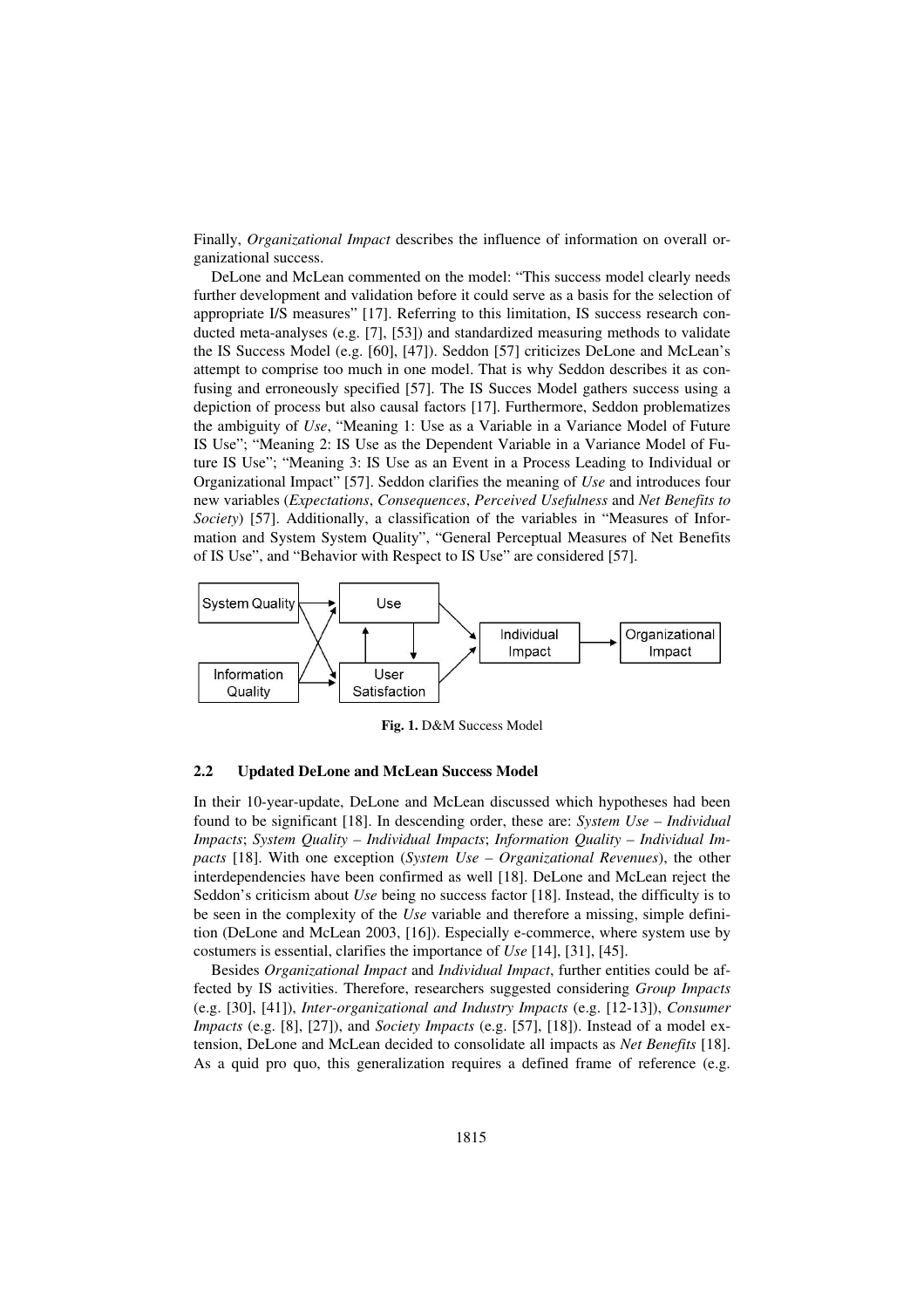sponsor, user, stock holder) [18]. Despite the cancellation of *Individual Impact* and *Organizational Impact,* the analysis perspective must still be mentioned (e.g. *Individual Perspective*, *Industrial Perspective*) [18].

Pitt et al. [48] criticized that IS success is focused on products but not on services. Therefore, the system characteristics were extended by *Service Quality* [18]. Figure 2 illustrates the updated D&M success model.



**Fig. 2.** Updated D&M Success Model

### **2.3 Technology Acceptance Model**

Missing user acceptance often impairs the business' performance [16]. Therefore, Davis developed a model to predict user acceptance. TAM was subject of his dissertation [15] and was published in MIS Quarterly in 1989 [16]. The model is mainly based on the Theory of Reasoned Action (TRA) ([15], [19]).

Davis concentrates his research on the measurement of key constructs [16]. He proposes forecasting *Use (Intention)* by focusing on two theoretical constructs: *Perceived Usefulness* and *Perceived Ease of Use* [16]. According to Davis, users are more willing to use a system or program, if they see an occupational advantage [16]. This variable is measured by *Perceived Usefulness* [16]. Similar to the TRA, the TAM plans to predict behavior. If the system is perceived of being useful, there is still a danger that the system is conceived to be too difficult or complicated [16]. The use would not outweigh the effort. This consideration is measured by *Perceived Ease of Use* [16]. Figure 3 displays the TAM.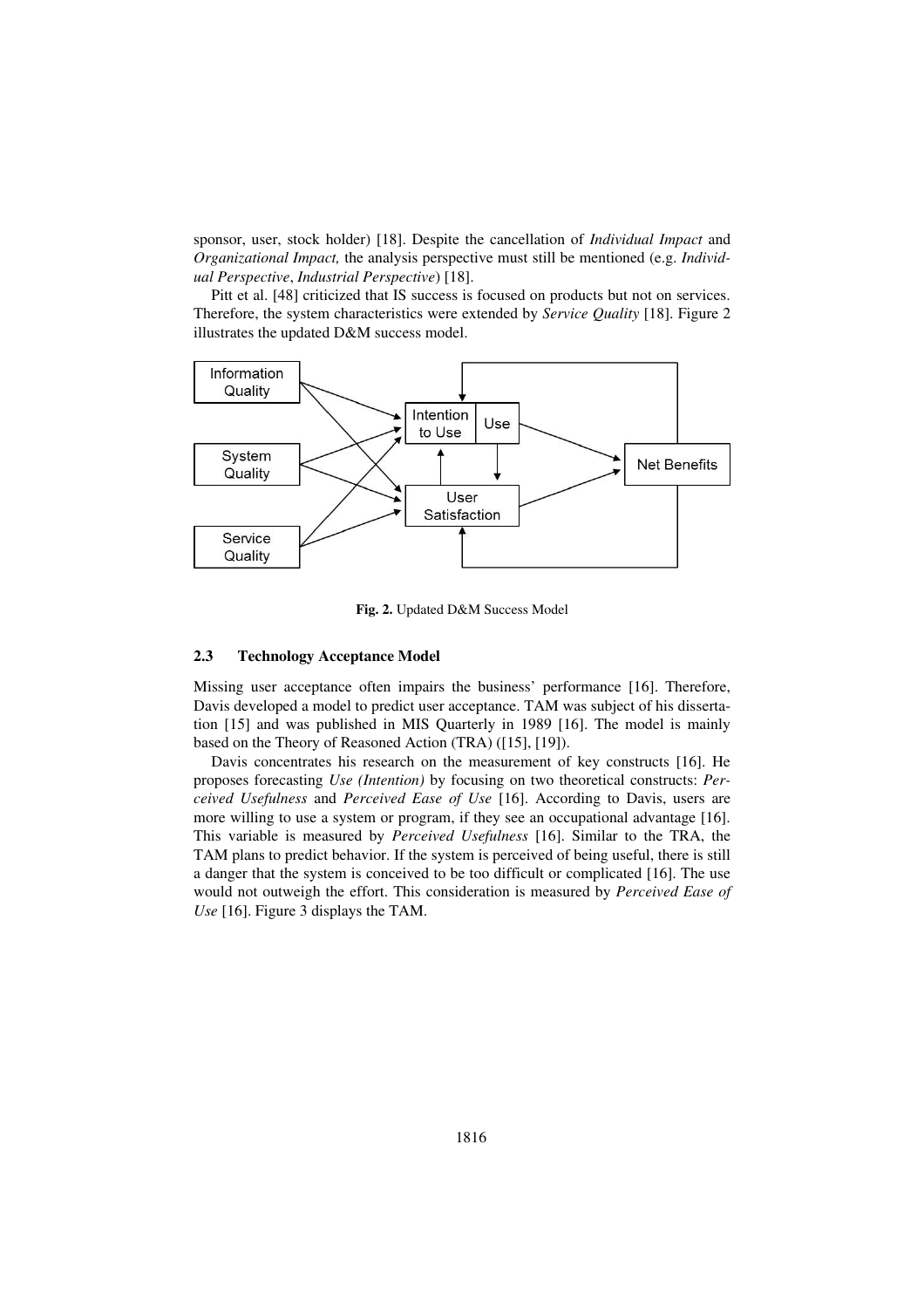

**Fig. 3.** Technology Acceptance Model

## **3 Methodology**

A well-designed literature review is the foundation for scientific insights [69]. An analysis should simplify the development of theories and models and conclude research areas, where a plethora of research exists, and disclose areas, where research is needed [69]. Due to the rising amount of publications the need to describe, summarize, validate, and categorize the results increases [65].

According to the publication manual of the American Psychology Association, a literature review defines and clarifies the problem, summarizes previous research with intent to convey the current state of research, identifies relationships, contradictions and gaps of relevant literature, and gives further problem solving suggestions [3]. In the following, the steps conducted within the literature review are described in detail.

#### **3.1 Literature Selection**

The literature selection is essential for the quality of the analysis. A structured review should cover the relevant articles as exhaustively as possible. In the following, the literature selection is conducted in a three step approach: timeframe definition, source limitation, and selection criteria.

First of all, the timeframe was set. DeLone and McLean reviewed the years between 1981 and 1988, as well as 1992 and 2002 concerning IS success factors ([17], [18]). Urbach et al. analyzed the publications between 2003 and 2007 [65]. This review continues Urbach et al.'s analysis by observing the years  $2007$  to  $2011<sup>1</sup>$ .

To acquire a source selection that is as comprehensive as possible, both, the journals analyzed by DeLone and McLean ([17-18]), and the leading IS journals were taken into consideration. In accordance to Webster and Watson, essential articles are mainly published in leading journals [69]. The literature selection is consistent with the selection by Urbach et al. [65], who used Saunder's MIS journal-ranking [65].

l

<sup>&</sup>lt;sup>1</sup> The reviews overlap in the year 2007.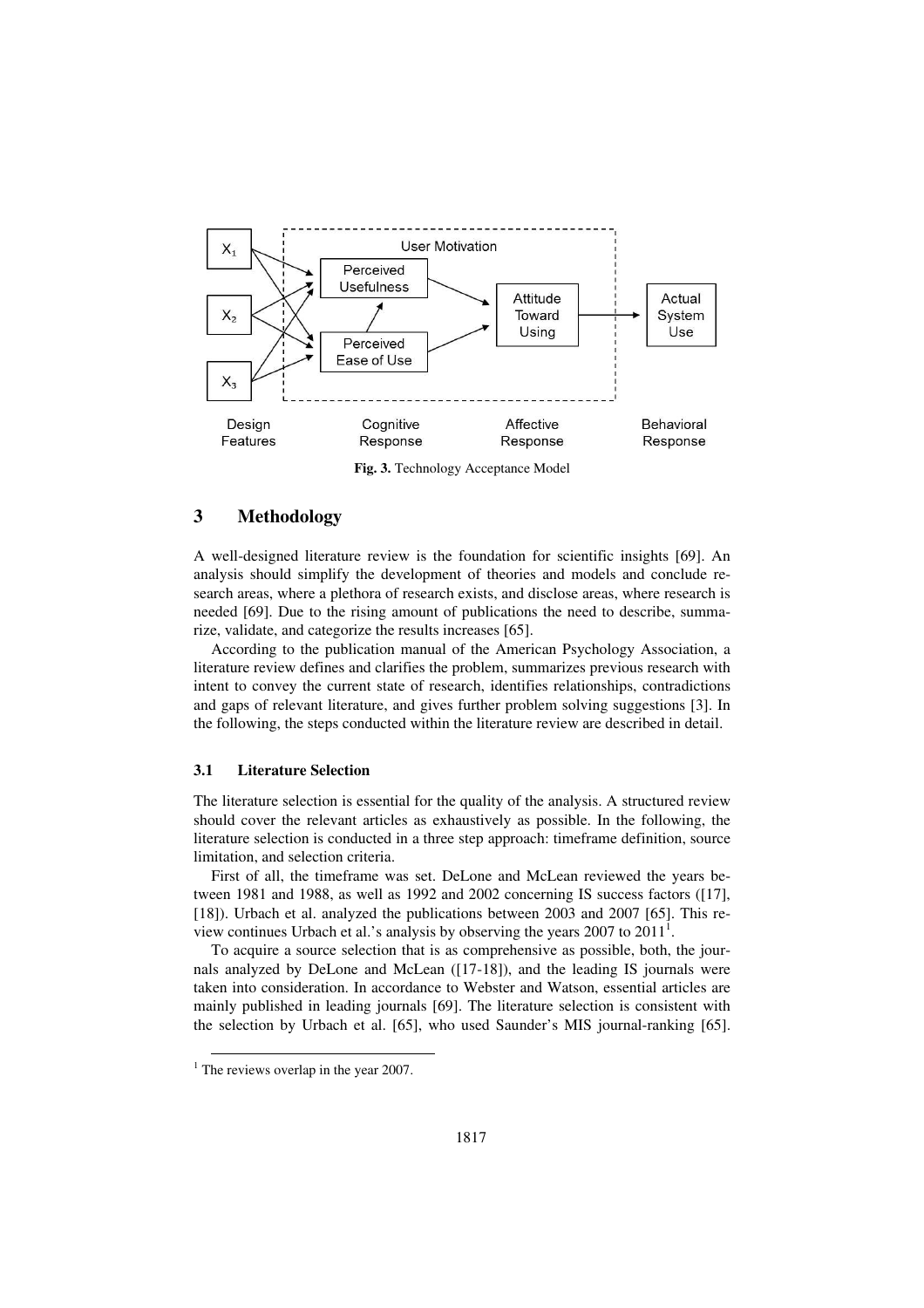Journals with a rating value up to 30 were classified as relevant. The ranking by Saunders is a meta-analysis of nine independent journal rankings. Journals, which were ranked by only one of the nine rankings, were excluded for lacking representativeness. Further, some Journals were excluded because of subject specifications [65]. Besides journals, leading conference proceedings were taken into account to consider recent research [65]. Books are not reflected. It is assumed that authors already published their results in journals [65]. In addition to that, books are mostly not subjected to a formal review process [65]. All in all, 34 journals and four conference proceedings are reviewed. A list of the sources is attached to this article.

The sources were examined for topic-related articles. Practically, electronic databases (EBSCOhost, ScienceDirect, and ProQuest) and conference proceedings were searched for the keywords "information systems success", "IS success", information systems efficiency" and "IS efficiency". The query regarded titles, abstracts, and keywords. In total, 78 publications were recorded (39 journal articles, 39 conference articles).

#### **3.2 Review Framework**

Intending to continue the review by Urbach et al. [65], the framework was transferred into this study. The framework consists of eight categories: (1) Theoretical Foundation; (2) Research Approach; (3) Object of Analysis; (4) Unit of Analysis; (5) Evaluation Perspective; (6) Data Gathering; (7) Data Analysis; (8) Methodological Type [65].

All publications are sorted by *Theoretical Foundation*. However, only the introduced models are mentioned ([16-18]). Publications using distinct models were classified as "others". In case that the articles had no underlying models, the articles were labeled as "n/a" (not applicable).

The category *Research Approach* divides articles in empirical and non-empirical approaches. Publications are empirical, if they are based on observations and use empirical methodology of some kind (e.g. survey, interview, laboratory experiment, case study) [2]. Non-empirical studies on the other hand usually are based on ideas, speculations, literature reviews, or frameworks [65]. King and He observed a bias to the review of empirical studies [35]. Therefore, this review also considers nonempirical articles. However, the chosen categories tend to focus on empirical publications [65].

*Object of Analysis* classifies the articles by type of system and exemplifies the focus of the reviewed publication [65]. Seddon distinguishes between: (1) an aspect of IT use (e.g. single algorithm); (2) a single IT application (e.g. a certain data warehouse); (3) a type of IT or IT application (e.g. knowledge management systems); (4) all IT applications used by an organization or sub-organization [57].

The *Unit of Analysis* can be divided into a micro and a macro point of view [65]. According to Grover et al., for the sake of completeness, both perspectives should be considered for the evaluation of IS success [24]. A micro-perspective of IS success shows, whether the individual needs of co-workers are satisfied [65]. A macro-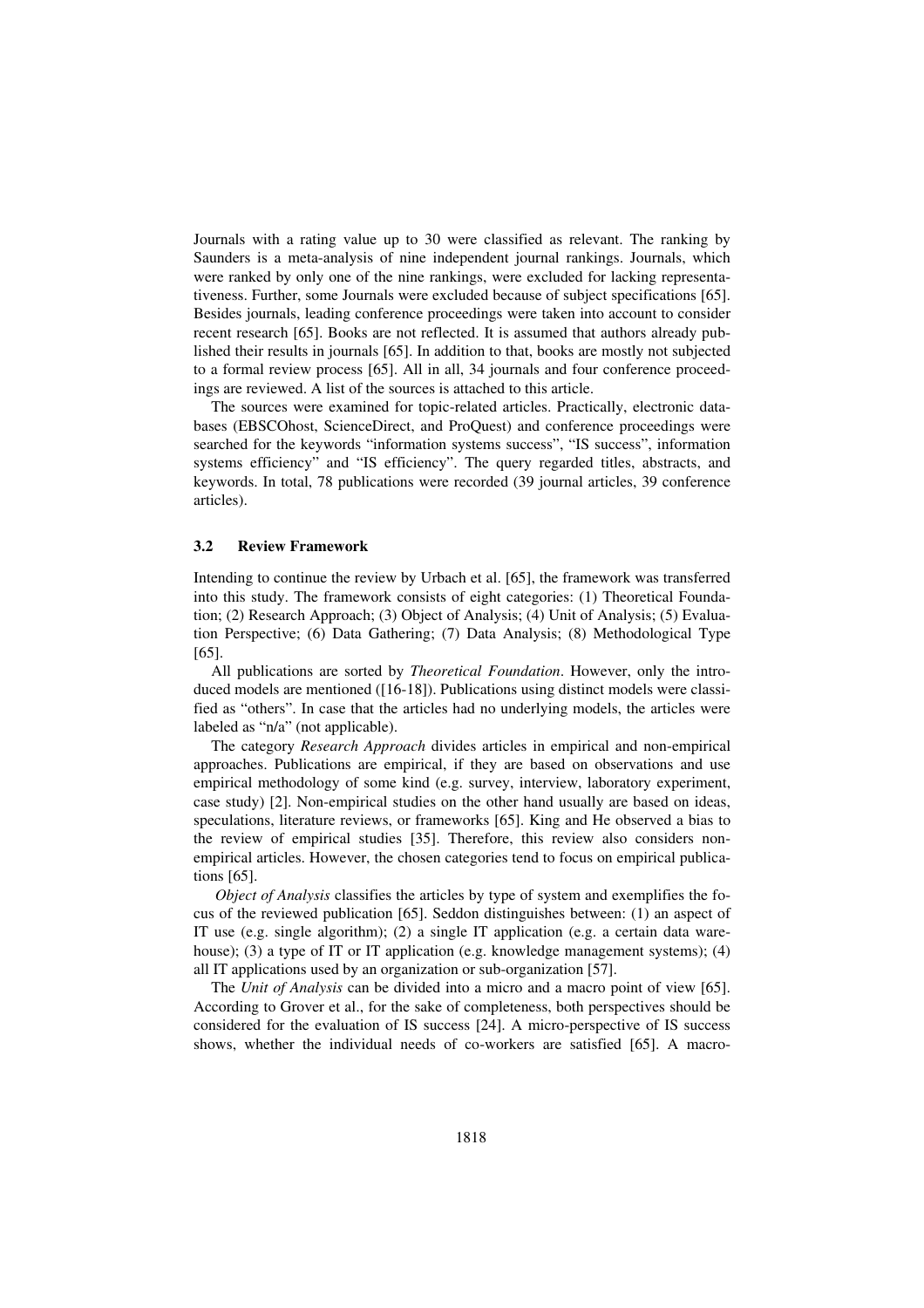perspective reflects the IS' impacts on the organization's competitiveness [65]. Therefore, this review differentiates between an individual and an organizational level.

Stakeholders represent different interests. Thus, there is a possibility that different groups of interest evaluate IS success differently [57]. The *Evaluation Perspective*  therefore specifies, which group of interest was surveyed within a particular study and respectively which point of view was represented for IS success measurement [65]. Grover et al. differentiate four perspectives: users, top management, IS personnel, and external entities (e.g. subcontractor, costumers) [24]. Urbach et al. added two additional points of view to allow better differentiation: IS executives and multiple stakeholders [65]. The unit of analysis is independent from the evaluation perspective. All standpoints can be evaluated at an organizational and / or individual level [65].

*Data Gathering* categorizes empirical methods, which were applied within the particular study [65]. The analysis of data gathering allows statements about reliance and generalizability of study results [65]. Urbach et al. differentiate four "dominant" methods: survey, interview, case study, and laboratory experiment [65]. Further methods are declared as "others" [65].

*Data Analysis* distinguishes the approaches of data evaluation [65]. According to Urbach et al. for IS research the following analyses are used commonly: structural equation modeling (e.g. linear structural relationships (LISREL), partial least squares (PLS)), regression analysis, factor analysis, and cluster analysis [65]. Further methods (e.g. qualitative analysis) are summarized as "other", studies not using data analysis as "n/a" [65].

Non-empirical studies are also categorized by *Methodological Type.* Palvia et al. differentiate three non-empirical methodological types: framework / conceptual model, speculation / commentary, and library research [46]. Further methods are cumulated as "other".

The literature-pool is classified using this framework. However, certain articles do not mention needed information explicitly [65]. In these cases, the data is based on the author's interpretation [65]. A graphical display of the framework is attached to the appendix.

## **4 Results**

By researching online databases (EBSCOhost, ScienceDirect, ProQuest) and conference proceedings, 78 articles were identified of which 20 journal articles and 21 conference articles were declared as irrelevant. Publications were sorted out when they only covered one-dimensional IS models or did not match the topic of IS success: e.g. the search items also include "IS Outsourcing Success" and "IS Planning Success Factors". The remaining articles were analyzed by referring to the introduced framework. The analysis is divided into two blocks. Firstly, the analysis of empirical literature will be shown. Secondly, the results of the non-empirical literature will be discussed.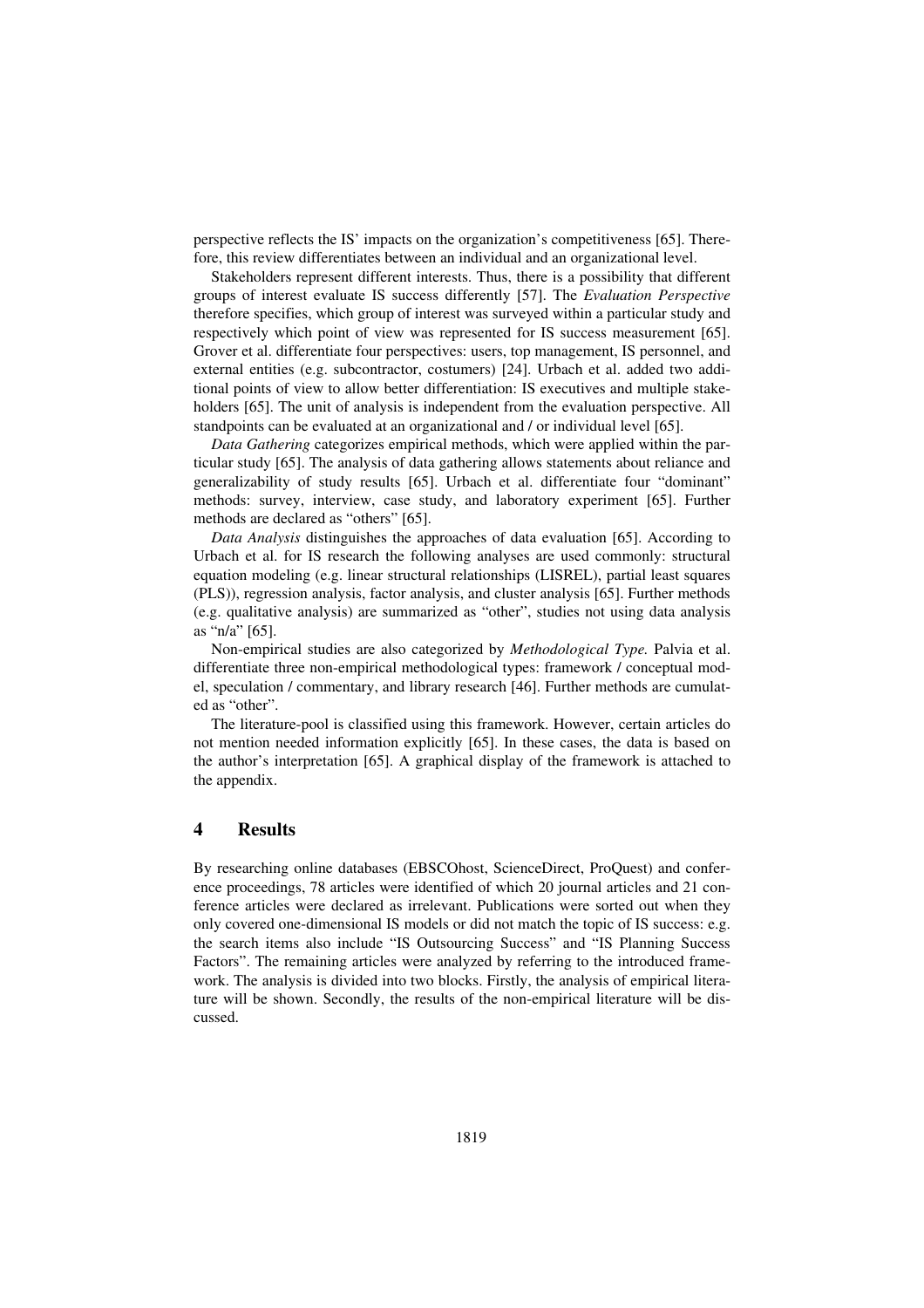#### **4.1 Analysis of Empirical Literature**

This review focuses on empirical literature analysis. Therefore, the framework concentrates on empirical literature analysis as well. It is crucial to point out *what* was measured in the particular study [65].

The literature classification under theoretical foundation shows a strong representation of the IS Success Model, especially the updated IS Success Model by DeLone and McLean. Nearly two-thirds of the studies under analysis use this model. Furthermore, 17 studies are to be classified as "other". It is noticeable that different theoretical foundations are often combined or adjusted. Just 10 of 26 studies are based on a single model.

Regarding the unit of analysis, all studies considered an individual level. Beyond that, nine studies also take account of an organizational level.

The evaluation of object of analysis reveals that in most cases types of IT or IT applications are observed (16 of 26 studies). Eight studies examined a single IT application. Only Leidner et al. examined IT applications in general. The IT function of an organization was the object of study in Santos et al.'s survey. Therefore, just a few universal results can be observed in the timeframe of research.

The perspective of evaluation corresponds with unit of analysis. 18 of 26 studies surveyed IS users. The opinion of users usually correlates with individual success factors. Only Gorla et al. and Lee et al. interviewed users on an organizational level. Three authors questioned IS personnel to determinate IS success. Ifinedo and Leidner et al. addressed IS executives. Multiple stakeholders are only regarded by Gable et al. and Bartis and Mitev.

Except for Bartis and Mitev (case study) every study uses surveys for data gathering. Lee et al. additionally conducted interviews.

For data analysis, structural equation modeling is most common (20 of 26 studies). In nine cases, it is combined with a variance analysis, which is used by 11 studies. Five studies combine it with a factor analysis, whereas nine factor analyses are conducted in total. Of the regarded methods, regression analysis is used least often (five of 25 studies). Teo et al. and Bartis and Mitev use "other" methods. Seven studies used one method of analysis. 14 studies combined two methods. Chiu et al., Gable et al. and Teo et al. used three or more methods.

Figure 4 and figure 5 summarize the result for empirical literature. All in all, the most evaluations are based on a type of IT or IT application and are measuring on an individual level by surveying users. As the theoretical foundation, the IS Success Model is most common, whereas the data is mostly analyzed using structural equation modeling. The complete research data is added to the attachment.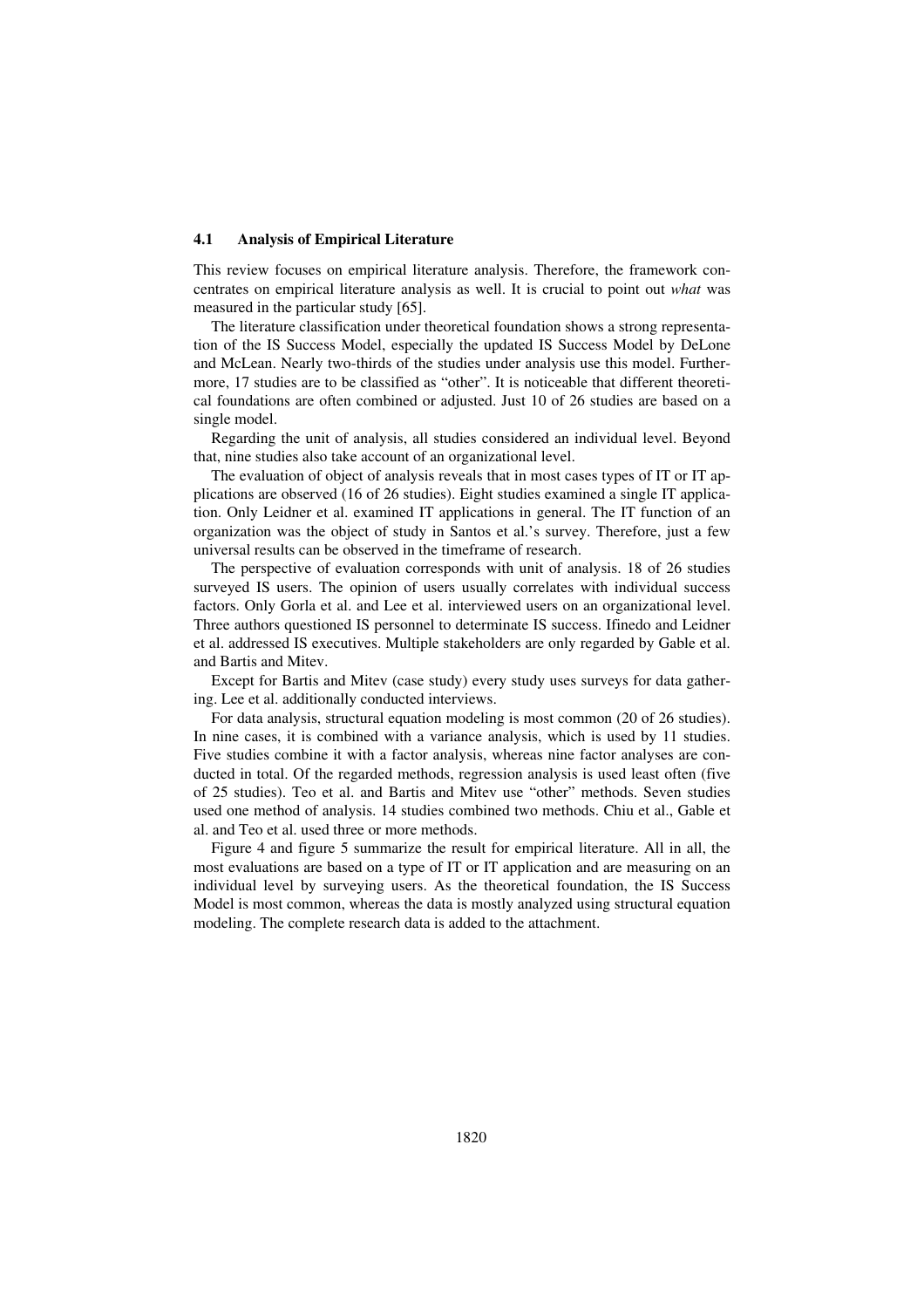

**Fig. 4.** Classification of Empirical Publications (1)

|                            | <b>Theoretical</b><br>Background |                                      |                    |                    | Object of<br>Analysis |                              |                     |                              |                    | Unit of<br>Analysis  | <b>Evluation</b><br>Perspective |                   |                    |                       | Data<br>Gathering  |              |                    | Data Analysis      |                                     |                            |                    |                          |                    |
|----------------------------|----------------------------------|--------------------------------------|--------------------|--------------------|-----------------------|------------------------------|---------------------|------------------------------|--------------------|----------------------|---------------------------------|-------------------|--------------------|-----------------------|--------------------|--------------|--------------------|--------------------|-------------------------------------|----------------------------|--------------------|--------------------------|--------------------|
|                            | <b>D&amp;M Success Model</b>     | <b>Updated D&amp;M SLocess Model</b> | <b>TAM</b>         | Others             | Single IT Application | Type of IT or IT Application | All IT Applications | TFunction of an Organization | Individual Level   | Organizational Level | <u>İsa</u>                      | <b>SExecutive</b> | SPersonnel         | Multiple Stakeholders | n⁄ a               | Survey       | merview            | Case Study         | <b>Structural Equation Modeling</b> | <b>Regression Analysis</b> | Factor Analysis    | <b>Variance Analysis</b> | Others             |
| Bartis & Mitev [4]         |                                  |                                      |                    | $\mathbf{x}$       | $\pmb{\mathsf{x}}$    |                              |                     |                              | $\pmb{\mathsf{x}}$ | x                    |                                 |                   |                    | $\mathbf{x}$          |                    |              |                    | $\pmb{\mathsf{x}}$ |                                     |                            |                    |                          | $\pmb{\mathsf{x}}$ |
| Bernroider [5]             |                                  | x                                    |                    |                    |                       | X                            |                     |                              | X                  | X                    |                                 |                   |                    |                       | $\pmb{\mathsf{x}}$ | X            |                    |                    |                                     |                            | X                  | x                        |                    |
| Bock et al. [6]            |                                  | $\mathbf{x}$                         |                    |                    |                       | $\mathbf{x}$                 |                     |                              | x                  | X                    |                                 |                   | $\mathbf{x}$       |                       |                    | $\mathbf{x}$ |                    |                    | x                                   |                            |                    | $\mathbf{x}$             |                    |
| Chiuet al. [11]            |                                  | x                                    |                    | x                  |                       | x                            |                     |                              | $\boldsymbol{x}$   |                      | x                               |                   |                    |                       |                    | x            |                    |                    | x                                   |                            | x                  | x                        |                    |
| Floropoulos[20]            |                                  | $\pmb{\mathsf{x}}$                   |                    | $\boldsymbol{x}$   | $\pmb{\mathsf{x}}$    |                              |                     |                              | $\pmb{\mathsf{x}}$ |                      |                                 |                   | $\pmb{\mathsf{x}}$ |                       |                    | x            |                    |                    |                                     | x                          | X                  |                          |                    |
| Gable et al. [22]          | $\boldsymbol{x}$                 |                                      |                    | $\boldsymbol{x}$   | x                     |                              |                     |                              | x                  | X                    |                                 |                   |                    | $\boldsymbol{x}$      |                    | X            |                    |                    | x                                   | x                          | X                  | x                        |                    |
| Gorla et al. [23]          |                                  | $\pmb{\mathsf{x}}$                   |                    | $\boldsymbol{x}$   |                       | X                            |                     |                              | x                  | X                    | $\pmb{\mathsf{x}}$              |                   |                    |                       |                    | x            |                    |                    | X                                   |                            | x                  |                          |                    |
| Halawi et al. [25]         |                                  | x                                    |                    |                    |                       | x                            |                     |                              | $\boldsymbol{x}$   |                      | x                               |                   |                    |                       |                    | x            |                    |                    |                                     | x                          | x                  |                          |                    |
| Honget al. [28]            |                                  |                                      | $\pmb{\mathsf{x}}$ |                    | x                     |                              |                     |                              | x                  |                      | x                               |                   |                    |                       |                    | x            |                    |                    | x                                   |                            |                    | $\pmb{\mathsf{x}}$       |                    |
| Ifinedo [29]               | $\boldsymbol{x}$                 |                                      |                    | $\boldsymbol{x}$   |                       | x                            |                     |                              | x                  | x                    |                                 | x                 |                    |                       |                    | x            |                    |                    | x                                   |                            |                    |                          |                    |
| Jin and Kim [32]           |                                  |                                      |                    | $\boldsymbol{x}$   |                       | X                            |                     |                              | $\mathbf{x}$       |                      | $\mathbf{x}$                    |                   |                    |                       |                    | x            |                    |                    | x                                   |                            |                    |                          |                    |
| Khayun & Ractham [34]      |                                  | x                                    | x                  | x                  | X                     |                              |                     |                              | x                  |                      | x                               |                   |                    |                       |                    | x            |                    |                    |                                     | $\pmb{\mathsf{x}}$         |                    |                          |                    |
| Lee et al. [36]            |                                  | $\pmb{\mathsf{x}}$                   |                    | $\pmb{\mathsf{x}}$ |                       | X                            |                     |                              | $\pmb{\mathsf{x}}$ | X                    | $\pmb{\mathsf{x}}$              |                   |                    |                       |                    | x            | $\pmb{\mathsf{x}}$ |                    | x                                   |                            | $\pmb{\mathsf{x}}$ |                          |                    |
| Leidner et al. [37]        |                                  |                                      |                    | $\pmb{\mathsf{x}}$ |                       |                              |                     |                              | X                  | X                    |                                 | X                 |                    |                       |                    | X            |                    |                    | x                                   |                            | x                  |                          |                    |
| Nget al. [42]              |                                  | $\mathbf{x}$                         |                    | x                  | $\mathbf{x}$          |                              | $\mathbf{x}$        |                              | $\mathbf{x}$       |                      | $\mathbf{x}$                    |                   |                    |                       |                    | $\mathbf{x}$ |                    |                    | x                                   |                            |                    |                          |                    |
| Pak et al. [44]            |                                  | $\mathbf{x}$                         |                    | x                  | x                     |                              |                     |                              | x                  |                      | $\mathbf{x}$                    |                   |                    |                       |                    | x            |                    |                    | x                                   | $\boldsymbol{x}$           |                    |                          |                    |
| Polancicet al. [49]        |                                  |                                      | $\pmb{\mathsf{x}}$ |                    |                       | X                            |                     |                              | $\pmb{\mathsf{x}}$ |                      | x                               |                   |                    |                       |                    | x            |                    |                    | x                                   |                            |                    |                          |                    |
| Prybutok et al. [50]       |                                  | x                                    |                    | x                  |                       | X                            |                     |                              | x                  | x                    |                                 |                   | x                  |                       |                    | x            |                    |                    | x                                   |                            |                    |                          |                    |
| Saeed & Abdinour-Helm [54] | x                                |                                      | $\pmb{\mathsf{x}}$ | X                  | X                     |                              |                     |                              | $\pmb{\mathsf{x}}$ |                      | $\pmb{\mathsf{x}}$              |                   |                    |                       |                    | x            |                    |                    |                                     |                            | x                  | $\pmb{\mathsf{x}}$       |                    |
| Santoset al. [55]          |                                  | $\pmb{\mathsf{x}}$                   |                    |                    |                       |                              |                     | x                            | x                  |                      | x                               |                   |                    |                       |                    | x            |                    |                    | x                                   |                            |                    |                          |                    |
| Schaupp et al. [56]        | $\boldsymbol{x}$                 |                                      |                    | $\mathbf{x}$       |                       | x                            |                     |                              | x                  |                      | x                               |                   |                    |                       |                    | x            |                    |                    | x                                   |                            |                    | $\pmb{\mathsf{x}}$       |                    |
| Song [63]                  | $\boldsymbol{x}$                 |                                      |                    | $\boldsymbol{x}$   |                       | x                            |                     |                              | x                  |                      | x                               |                   |                    |                       |                    | x            |                    |                    | x                                   |                            |                    |                          |                    |
| Teo et al. [64]            |                                  | $\pmb{\mathsf{x}}$                   |                    | $\boldsymbol{x}$   |                       | x                            |                     |                              | $\pmb{\mathsf{x}}$ |                      | x                               |                   |                    |                       |                    | x            |                    |                    | x                                   |                            |                    | x                        | $\pmb{\mathsf{x}}$ |
| Urbach et al. [66]         |                                  | x                                    |                    |                    |                       | x                            |                     |                              | x                  |                      | x                               |                   |                    |                       |                    | x            |                    |                    | x                                   |                            |                    | x                        |                    |
| Wang[68]                   |                                  | $\mathbf{x}$                         |                    |                    |                       | x                            |                     |                              | $\pmb{\mathsf{x}}$ |                      | $\pmb{\mathsf{x}}$              |                   |                    |                       |                    | x            |                    |                    | x                                   |                            |                    | $\mathbf{x}$             |                    |
| Xu et al. [70]             |                                  | x                                    |                    |                    |                       | x                            |                     |                              | x                  |                      | X                               |                   |                    |                       |                    | x            |                    |                    | x                                   |                            |                    | x                        |                    |

**Fig. 5.** Classification of Empirical Publications (2)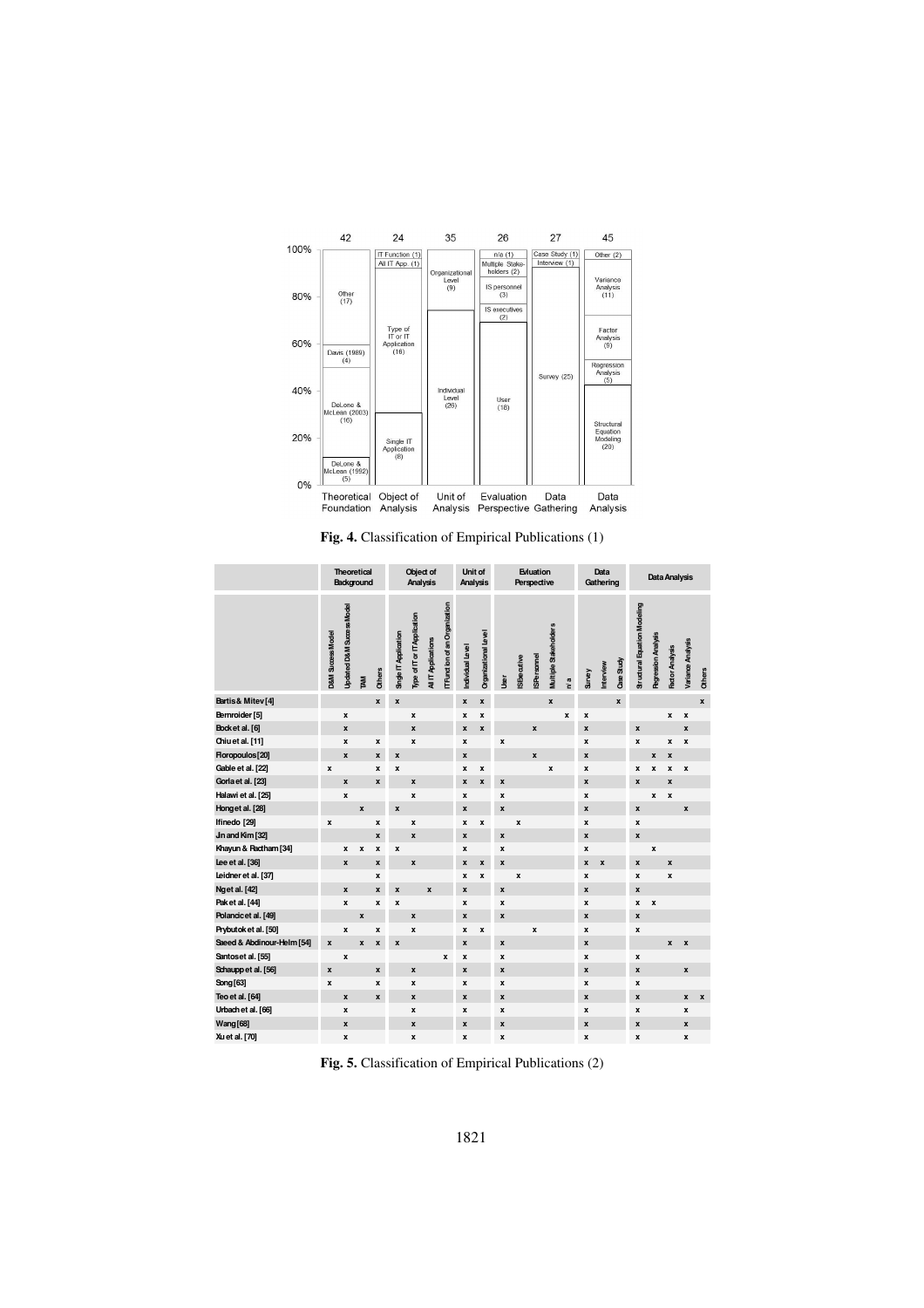#### **4.2 Analysis of Non-Empirical Literature**

The non-empirical literature is categorized into theoretical foundation as well (see figure 6). One literature analysis can be based on multiple theoretical foundations. Again, DeLone and McLean are mostly mentioned as theoretical foundation. Six articles use models which are declared as "others". Three authors do not specify a theoretical foundation.

When categorized by methodology, the publications can be sorted into six frameworks / conceptual models and five literature analyses. Speculations, commentaries, or other methods were not included in the literature pool.

Similar to the empirical literature, the non-empirical literature is classified by object of analysis. Nearly half the articles do not point out a specific object of analysis. Three publications refer to a type of IT or IT application. The remaining three publications contain all IT applications.



**Fig. 6.** Classification of Non-Empirical Publications

### **4.3 Findings**

In the following, the results are compared to the review provided by Urbach et al. [65]. Both reviews confirm a domination of the D&M success. Nevertheless, the studies between 2003 and 2007 preferred the original D&M success model, whereas the studies between 2007 and 2011 mostly referred to the updated D&M success model [65]. This applies to the empirical and non-empirical literature.

In regard to the object of analysis, both reviews come to the conclusion that mainly type of IT or IT application are observed.

The examination of unit of analysis leads to a similar result as well: Urbach et al. confirmed 26 of 28 studies measuring success on an individual level [65]. 12 articles additionally measured success on an organizational level [65].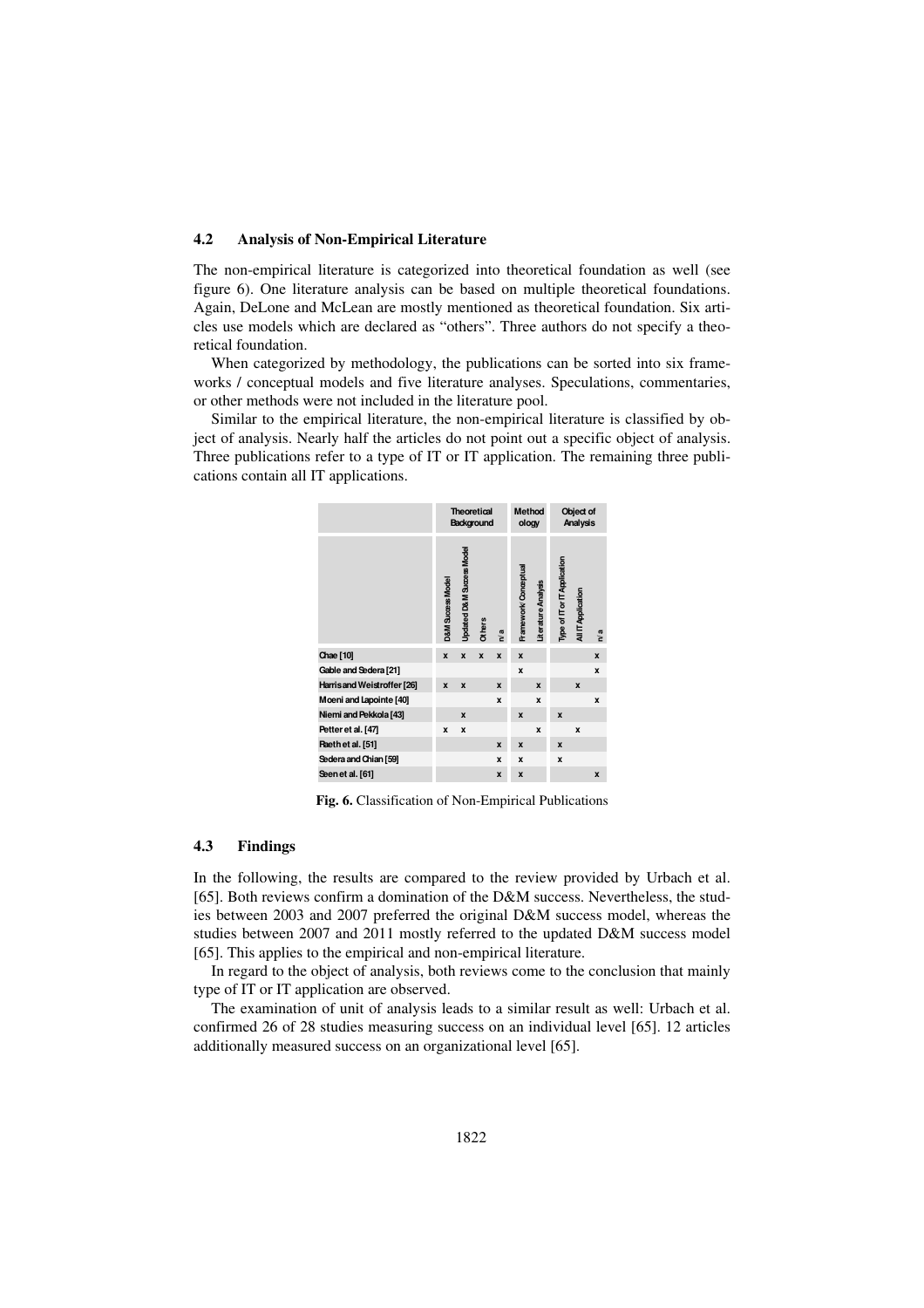The results of the evaluation perspective resemble the analysis by Urbach et al.: Both reviews' literature selection interviewed users about IS success. In case of Urbach et al., 19 of 28 articles referred to this perspective [65].

Surveys are the main method for data gathering in both literature analyses.

Finally, there is a similarity between the methods of data analysis, showing the the results between the studies are consistent.

## **5 Conclusion**

This literature review analyzed the state of research of multi-dimensional IS success measurements and models. Therefore, literature between 2007 and 2011 was evaluated. The literature pool of relevant sources consisted of 26 empirical studies and 11 non-empirical articles. The analysis focused on empirical literature, which was analyzed in depth.

The review clarifies that the D&M success models still enjoy huge popularity. By now, the majority has switched to the updated D&M success model published in 2003. The review also shows that different models are often combined to grant justice to the subject of research.

While every empirical article analyzed an individual level, only nine of 26 studies consider an organizational point of view. Studies including both perspectives ensure a more comprehensive success measurement, but also increase the effort of data gathering. Data is usually gathered from users by conducting surveys. In general, a type of IT or IT application is evaluated. The gathered data is mostly analyzed by structural equation modeling.

The limitations mentioned by Urbach et al. [65] are also applicable in this review: on the one hand, the sources are limited to chosen journals and conference articles. Thus, relevant articles may be excluded. Further, books were not considered, as it was assumed that articles of importance were also published in leading journals and conferences. On the other hand, the approach of search using databases could distort the result. Articles of relevance may be excluded if they do not match the criteria of the search requests (referring to title, abstract, keywords). Furthermore, the search requests contain a bias towards the D&M success model. Another limitation is caused by only conducting English queries.

## **References**

- 1. Al-adaile, R.M.: An Evaluation of Information Systems Success: A User Perspective the Case of Jordan Telecom Group. European Journal of Scientific Research 37 (2), 226-239 (2009)
- 2. Alavi, M., Carlson, P.: A review of MIS research and disciplinary development. Journal of Management Information Systems 8 (4), 45-62 (1992)
- 3. American Psychology Association: Publication manual of the American Psychological Association. (6<sup>th</sup> edition), American Psychology Association, Washington (2010)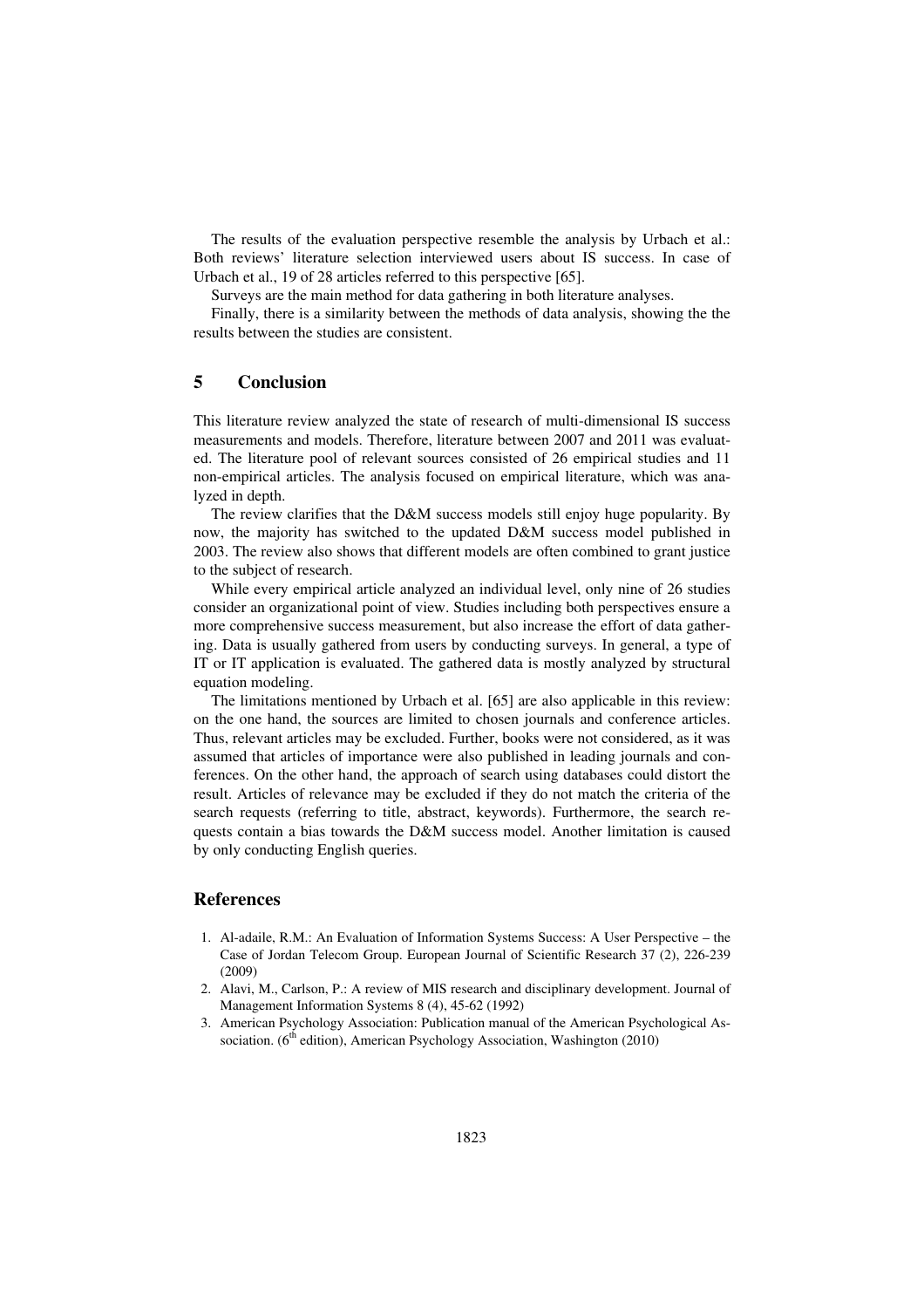- 4. Bartis, E., Mitev, N.: A multiple narrative approach to information systems failure: a successful system that failed. European Journal of Information Systems 17, 112-124 (2008)
- 5. Bernroider, E.W.N.: IT governance for enterprise resource planning supported by the DeLone–McLean model of information systems success. Information & Management 45, 257-269 (2008)
- 6. Bock, G.-W., Suh, A., Shin, K.-S., Hu, A.: The factors affecting success of knowledgebased systems at the organizational level. Journal of Computer Information Systems 50 (2), 95-105 (2009)
- 7. Bokhari, R.H.: The relationship between system usage and user satisfaction: a metaanalysis. Journal of Enterprise Information Management 18 (2), 211-234 (2005)
- 8. Brynjolfsson, E.: The Contribution of Information Technology to Consumer Welfare. Information Systems Research 7 (3), 281-300 (1996)
- 9. Buhl, H.U., Mertens, P., Schumann, M., Urbach, N., Smolnik, S., Riempp, G.: Leserbrief: Stellungnahme zum Beitrag von Urbach et al. aus Heft 4/2009. Wirtschaftsinformatik 52 (2), 109-114 (2010)
- 10. Chae, H.-C.: IS Success Model and Perceived IT Value. In: Hoxmeier, J.A., Hayne, S. (eds.): Proceedings of the 13<sup>th</sup> Americas Conference on Information Systems. Association for Information Systems (2007)
- 11. Chiu, C.-M., Chiu, C.-S., Chang, H.-C.: Examining the integrated influence of fairness and quality on learners' satisfaction and Web-based learning continuance intention. Information Systems Journal 17 (3), 271-287 (2007)
- 12. Clemons, E.K., Row, M.C.: Limits to interfirm coordination through information technology: Results of a field study in consumer goods packaging distribution. Journal of Management Information Systems 10 (1), 73-95 (1993)
- 13. Clemons, E.K., Reddi, S.P., Row, M.C.: The impact of information technology on the organization economic activity: The "move to the middle" hypothsis. Journal of Management Information Systems 10 (2),9-35 (1993)
- 14. D'Ambra, J., Rice, R.E.: Emerging factors in user evaluation of the World Wide Web. Information & Management 38 (6), 373-384 (2001)
- 15. Davis, F.D.: A technology acceptance model for empirically testing new end-user information systems: Theory and results. Dissertation, Massachusetts Institute of Technology, Sloan School of Management (1986)
- 16. Davis, F.D.: Perceived Usefulness, Perceived Ease of Use, and User Acceptance of Information Technology. MIS Quarterly 13 (3), 319-340 (1989)
- 17. DeLone, W.H., McLean, E.R.: Information Systems Success: The Quest for the Dependent Variable. Information Systems Research 3 (1), 60-95 (1992)
- 18. DeLone, W.H., McLean, E.R.: The DeLone and McLean Model of Information Systems Success: A Ten-Year Update. Journal of Management Information Systems 19 (4), 9-30 (2003)
- 19. Fishbein, M., Ajzen, I.: Belief, Attitude, Intention and Behaviour: Am Introduction to Theory and Research. Addison-Wesley, Reading, (1975)
- 20. Floropoulos, J., Spathis, C., Halvatzis, D., Tsipouridou, M.: Measuring the success of the Greek Taxation Information System. International Journal of Information Management 30 (1), 47-56 (2010)
- 21. Gable, G.G., Sedera, D.: Formative and Reflective Measurement and Validation Mismatch in Survey Research: An Archival Analysis of Information Systems Success Constructs 1985-2007. In: Nunamaker Jr., J.F.; Currie, W.L. (eds.): Proceedings of the  $30<sup>th</sup>$  International Conference on Information Systems. AIS (2009)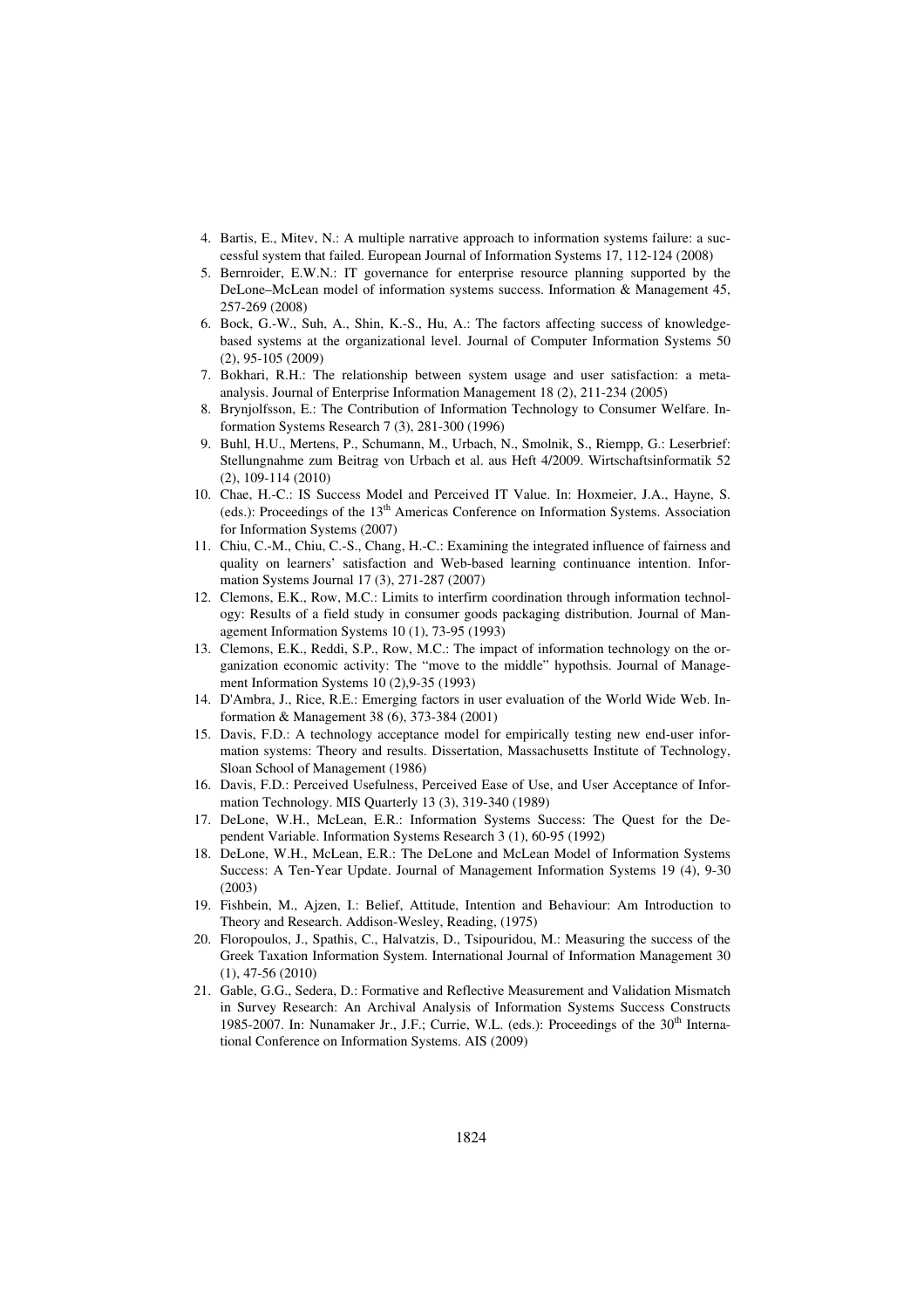- 22. Gable, G.G., Sedera, D., Chan, T.: Re-conceptualizing Information Systems Success: The IS-Impact Measurement Model. Journal of the Association for Information Systems 9 (7), 377-408 (2008)
- 23. Gorla, N., Somers, T.M., Wong, B.: Organizational impact of system quality, information quality, and service quality. Journal of Strategic Information Systems 19 (3), 207-228 (2010)
- 24. Grover, V., Jeong, S.R., Segars, A.H.: Information systems effectiveness: The construct, space and patterns of application. Information & Management 31 (4), 177-191 (1996)
- 25. Halawi, L.A., McCarthy, R.V., Aronson, J.E.: An Empirical Investigation of Knowledge Management Systems' Success. Journal of Computer Information Systems 48 (2), 121-135 (2007)
- 26. Harris, M.A., Weistroffer, H.R.: A New Look at the Relationship between User Involvement in Systems Development and Systems Success. Communications of the Association for Information Systems 24 (1), 739-756 (2009)
- 27. Hitt, L.M., Brynjolfsson, E.: The Three Faces of IT Value: Theory and Evidence. In: DeGross, J.I., Huff, S.L., Munro, M. (eds.): Proceedings of the 15<sup>th</sup> International Conference on Information Systems, pp. 263-277. Association for Information Systems (1994)
- 28. Hong, S., Kim, J., Lee, H.: Antecedents of use-continuance in information systems: Toward an integrative view. Journal of Information Systems 48 (3), 61-73 (2008)
- 29. Ifinedo, P.: Examining the influences of external expertise and in-house computer/IT knowledge on ERP system success. The Journal of Systems and Software 84 (12), 2065- 2078 (2011)
- 30. Ishman, M.: Measuring information system success at the individual level in cross-cultural environments. In: Garrity, E.J., Sanders, G.L. (eds.): Information System Success Measurement. Idea Group, Hershey (1998)
- 31. Ives, B., Olsen, M., Baroudi, J.J.: The measurement of user information satisfaction. Communications of the ACM 26 (10), 785-793 (1983)
- 32. Jin, S.H., Kim, Y.J.: An Empirical Investigation into the Factors Influencing the Use of E-Banking Services. In: Proceedings of the 43rd Hawaii International Conference on Systems Science. IEEE Computer Society (2010)
- 33. Kettinger, W.J., Lee, C.C.: Perceived Service Quality and User Satisfaction with the Information Services Function. Decision Sciences 25 (5-6), 737-766 (1994)
- 34. Khayun, V., Ractham, P.: Measuring e-Excise Tax Success Factors: Applying the De-Lone & McLean Information Systems Success Model. In: Proceedings of the  $44<sup>th</sup>$  Hawaii International Conference on Systems Science. IEEE Computer Society (2011)
- 35. King, W.R., He, J.: Understanding the Role and Methods of Meta-Analysis in IS Research. Communications of the Association for Information Systems 16, 656-686 (2005)
- 36. Lee, C.S., Ko, I.S., Jeong, C.: Evaluating the Effectiveness of Information Service for SMEs on Information Orientation and Firm Performance. In: Proceedings of the 42<sup>nd</sup> Hawaii International Conference on Systems Science. IEEE Computer Society (2009)
- 37. Leidner, D.E., Lo, J., Gonzales, E.: An empirical investigation of IS strategy and IS contribution to firm performance. In: Sabherwal, R., Sumner, M. (eds.): Proceedings of the 31<sup>th</sup> Conference on Information Systems. Association for Information Systems (2010)
- 38. Li, E.Y.: Perceived Importance of Information System Success Factors: A Meta Analysis of Group Differences. Information & Management 32 (1), 15-28 (1997)
- 39. Mason, R.O.: Measuring information output: A communication systems approach. Information & Management 1 (4), 219-234 (1978)
- 40. Moeni, M, Lapointe, L.: Selecting an Appropriate Operationalization of the System Usage Construct: An IT Artifact Perspective. In: Santana, M., Luftman, J.N., Vinze, A.S. (eds.):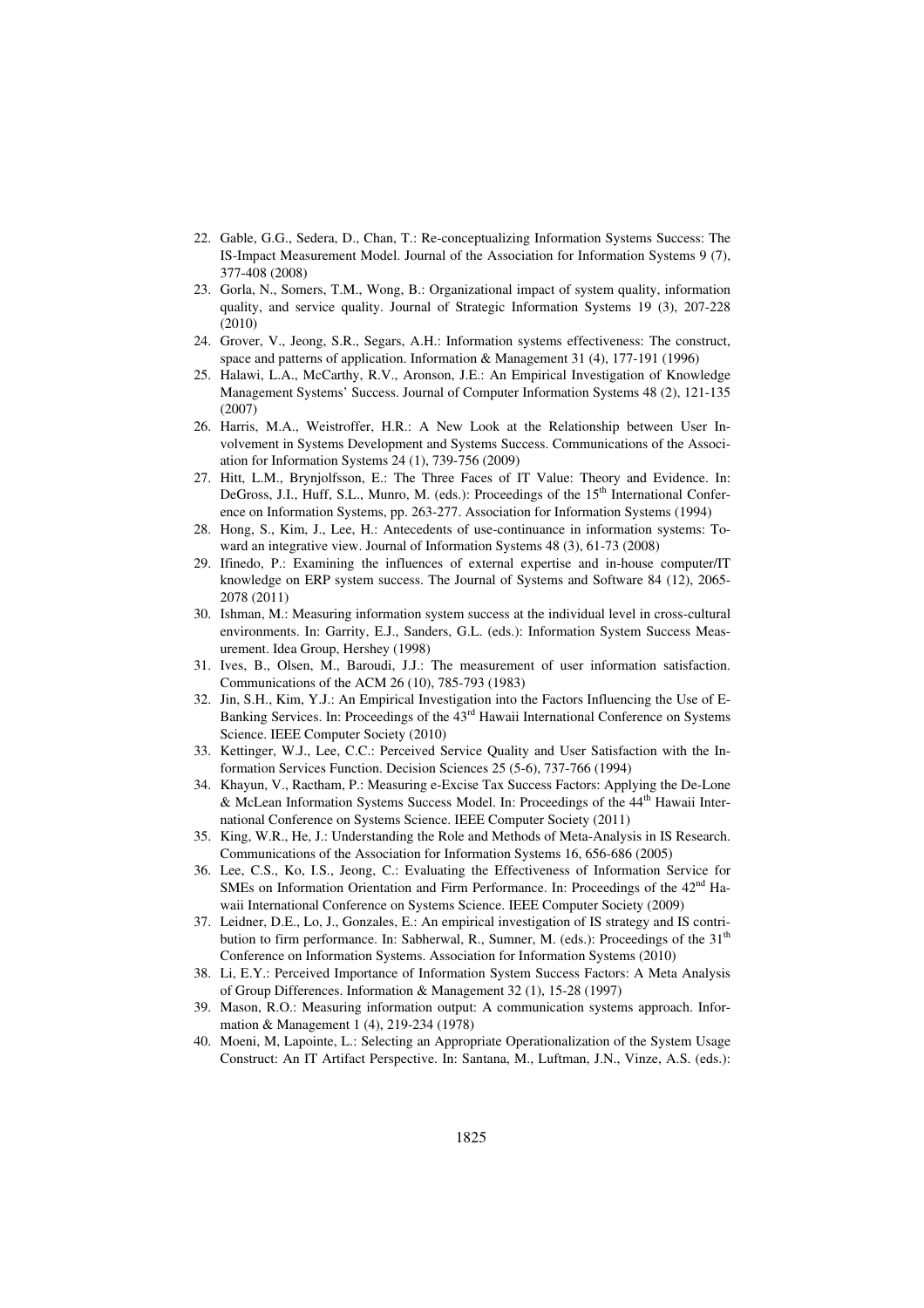Proceedings of the 16<sup>th</sup> Americas Conference on Information Systems. Association for Information Systems (2010)

- 41. Myers, B.L., Kappelman, L.A., Prybutok, V.R.: A Comprehensive Model for Assessing the Quality and Productivity of the Information System Function: Toward a Theory for Information Systems Assessment. Information Resources Management Journal 10 (1), 6-26 (1997)
- 42. Ng, B.-Y., Kankanhalli, A., Yip, J.W.L.: Use of Healthcare IS by Multiple User Groups: An Empirical Study of a Medication Management System. In: Galletta, D.F., Liang, T.-P. (eds.): Proceedings of the 32nd International Conference on Information Systems, paper 4. Association for Information Systems (2011)
- 43. Niemi, E., Pekkola, S.: Adapting the DeLone and McLean Model for Enterprise Architecture Benefit Realization Process. In: Proceedings of the 42nd Hawaii International Conference on System Sciences. IEEE Computer Society (2009)
- 44. Pak, H.D., Pak, S.M., Jang, I.H., Choe, Y.C.: A Measurement of Non-linear Rela-tionship between IS Qualities and User Satisfaction. In: Santana, M., Luftman, J.N., Vince, A.S. (eds.): Proceedings of the  $16<sup>th</sup>$  Americas Conference on Information Systems. Association for Information Systems (2010)
- 45. Palmer, J.W.: Web site usability, design, and performance metrics. Information Systems Research 13 (2), 151-167 (2002)
- 46. Palvia, P., Mao, E., Midha, V.: Research methodologies in MIS: an update. Communications of the Association for Information Systems 14, 526-542 (2004)
- 47. Petter, S., DeLone, W.H., McLean, E.R.: Measuring information systems success: models, dimensions, measures, and interrelationships. European Journal of Information Systems 17 (3), 236 - 263 (2008)
- 48. Pitt, L.F., Watson, R.T., Kavan, C.B.: Service Quality: A Measure of Information System Effectiveness. MIS Quarterly 19 (2), 173-187 (1995)
- 49. Polančič, G., Heričko, M., Rozman, I.: Am empirical examination of application frameworks success based on technology acceptance model. The Journal of Systems and Software 38 (4), 574-584 (2009)
- 50. Prybutok, V.R., Zhang, X, Ryan, S.D.: Evaluating leadership, IT quality, and net benefits in an e-government environment. Information & Management 45 (3), 143-152 (2008)
- 51. Raeth, P., Smolnik, S., Kügler, M.: Conceptualizing a very rich usage construct to measure the impact of organizational social web site usage on individual performance. In: Tuunainen, V.K., Rossi, M., Nandhakumar, J. (eds.): Proceedings of the 19<sup>th</sup> European Conference on Information Systems, Helsinki (2011)
- 52. Rai, A., Lang, S.S., Welker, R.B.: Assessing the Validity of IS Success Models: An Empirical Test and Theoretical Analysis. Information Systems Research 13 (1), 50-69 (2002)
- 53. Sabherwal, R., Jeyaraj, A., Chowa, C.: Information systems success: individual and organizational determinants. Management Science 52 (12), 1849-1865 (2006)
- 54. Saeed, K.A., Abdinnour-Helm, S.: Examining the effects of information system characteristics and perceived usefulness on post adoption usage of information systems. Information & Management 45 (6), 376-386 (2008)
- 55. Santos, G.D., Takaoka, H., de Souza, C.A.: An Empirical Investigation of the Relationship between Information Quality and Individual Impact in Organizations In: Santana, M., Luftman, J.N., Vinze, A.S. (eds.): Proceedings of the 16<sup>th</sup> Americas Conference on Information Systems. Association for Information Systems (2010)
- 56. Schaupp, L.C., Bélanger, F., Fan, W.: Examining the success of websites beyond ecommerce: an extension of the IS success model. Journal of Computer Information Systems 49 (4), 42-52 (2009)